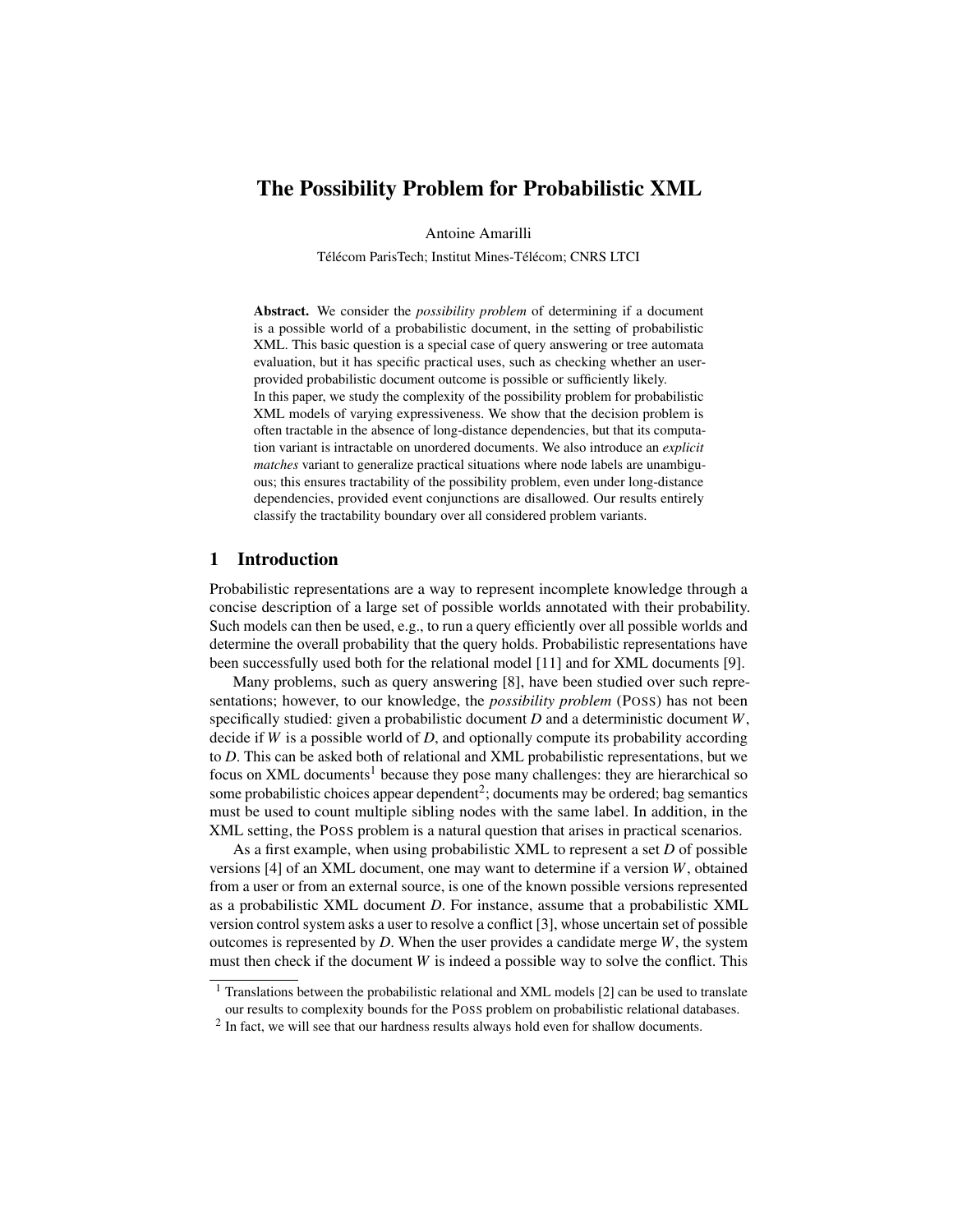may be hard to determine, because *D* may, in general, have many ways to generate *W*, through a possibly intractable number of different valuations of its uncertainty events.

As a second practical example, assume that a user is editing a probabilistic XML document *D*. The user notices that choosing a certain valuation of the probabilistic events yields a certain deterministic document *W*, and asks whether the same document could have been obtained by making different choices. Indeed, maybe *W* is considered improbable under *D* following this particular valuation, but is likely overall because the same document can be obtained through different choices. What is the probability, over all valuations, of the user's chosen outcome *W* according to *D*?

On the face of it, POSS seems related to query evaluation: we wish to evaluate on *D* a query  $q_W$  which is, informally, "is the input document exactly  $W$ "? However, there are three reasons why query evaluation cannot give good complexity bounds for POSS. First, because  $q_W$  depends on the possibly large *W*, we are not performing query answering for a *fixed* query, so we can only use the unfavorable *combined complexity* bounds where both the input document *D* and the query *q<sup>W</sup>* are part of the input. Second, because we want to obtain *exactly W*, the match of *q<sup>W</sup>* should never map two query variables to the same node of *D*, so the query language must allow inequalities on node identifiers. Third, once again because we require an exact match, we need to assert the *absence* of the nodes which are not in  $W$ , so we need negation in the language. To our knowledge, then, the only upper bound for POSS from query answering is the combined complexity bound for the (expressive) *monadic second-order logic over trees* whose evaluation on deterministic (not even probabilistic) XML trees is already PSPACE-hard [\[10\]](#page-5-6).

A second related approach is that of tree automata on probabilistic XML documents. Indeed, we can encode the possible world *W* to a deterministic tree automaton  $A_W$  and compute the probability that *A<sup>W</sup>* accepts the probabilistic document *D*. The decision and computation variants of POSS under local uncertainty models are thus special cases of the "relevancy" and "p-acceptance" problems of [\[6\]](#page-5-7). However, their work only considers *ordered* trees, and an unordered *W* cannot easily be translated to their deterministic tree automata, because of possible label ambiguity: we cannot impose an arbitrary order on *D* and  $W$ , as this also chooses how nodes must be disambiguated. In fact, we will show that POSS is hard in some settings that are tractable for ordered documents.

This paper specifically focuses on the POSS problem to study the precise complexity of its different formulations. Our probabilistic XML representation is the PrXML model of [\[9\]](#page-5-1), noting that some results are known for the POSS problem (called the "membership problem") in the incomparable and substantially different "open-world" incomplete XML model of [\[5\]](#page-5-8) (whose documents have an infinite set of possible worlds, instead of a possibly exponential but finite set as in PrXML).

We start by defining the required preliminaries in Section [2](#page-2-0) and the different variants of POSS in Section [3,](#page-3-0) establishing its overall NP-completeness and reviewing the results of [\[6\]](#page-5-7). We then study local uncertainty models in Section [4](#page-3-1) and show that the absence of order impacts tractability, with a different picture for the decision and computation variants of POSS. Last, in Section [5,](#page-4-0) we show that POSS can be made tractable under longdistance event correlations, by disallowing event conjunctions and imposing an "explicit matches" condition which generalizes, e.g., unique node labels. We then conclude in Section [6.](#page-5-9) For lack of space, all proofs are deferred to the extended version [\[1\]](#page-5-10).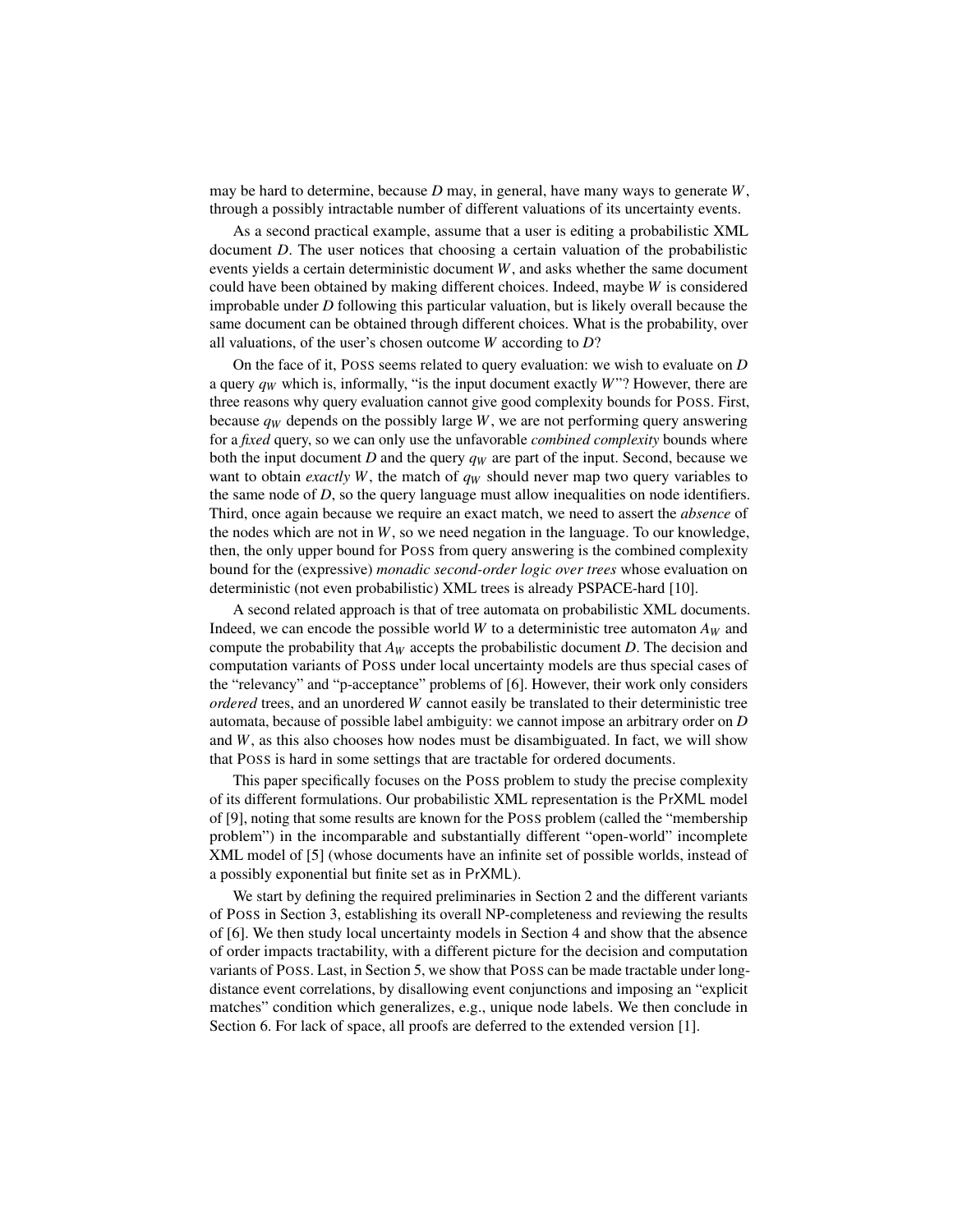# <span id="page-2-0"></span>2 Preliminaries

We start by formally defining XML documents and probability distributions over them:

Definition 1. *An* unordered XML document *is an unordered tree whose nodes carry a label from a set* Λ *of labels.* Ordered *XML documents are defined in the same way but with ordered trees, that is, there is a total order over the children of every node.*

*A* probability distribution *is a function* P *mapping every XML document x from a finite set* supp( $P$ ) *to a rational number*  $P(x)$ *, its probability according to*  $P$ *, with the condition that*  $\sum_{D \in \text{supp}(\mathcal{P})} \mathcal{P}(D) = 1$ *. For any x*  $\notin \text{supp}(\mathcal{P})$  *we write*  $\mathcal{P}(x) = 0$ *.* 

As it is unwieldy to manipulate explicit probability distributions over large sets of documents, we use the language of probabilistic XML [\[9\]](#page-5-1) to write extended XML documents (with so-called *probabilistic nodes*) and give them a semantics which is a (possibly exponentially larger) probability distribution over XML documents.

Definition 2. *A* PrXML probabilistic XML document *D is an XML document over* Λ t {det,ind,mux, cie,fie}*, where every edge from a* mux *or* ind *node to a child node is labeled with some rational number*<sup>[3](#page-2-1)</sup>  $0 < x < 1$  *(the sum of the labels of the children of every* mux *node being* ≤ 1*), and every edge from a* cie *(resp.* fie*) node to a child node is labeled with a conjunction (resp. a Boolean formula) of* events *from a set E of events (and their negations), with a mapping*  $\pi : E \rightarrow [0,1]$  *attributing a rational probability to every event. The nodes with labels from* Λ *are called* regular *nodes, by opposition to* probabilistic *nodes. We assume that the root of D is a regular node.*

*For any subset*  $\mathcal{L} \subseteq \{ \text{det}, \text{ind}, \text{mux}, \text{cie}, \text{fie} \}$ , we call  $\text{PrXML}^{\mathcal{L}}$  the language of proba*bilistic XML documents containing only nodes with labels in*  $\Lambda \sqcup \mathcal{L}$ .

The semantics of a PrXML document *D* is the probability distribution over XML documents defined by the following sampling process (see [\[9\]](#page-5-1) for more details):

Definition 3. *A deterministic XML document W is obtained from a* PrXML *document D as follows. First, choose a valuation*  $v : E \to \{t, f\}$  *of the events from E, with probability*  $\prod_{e \text{ s.t. } v(e) = t} \pi(e) \times \prod_{e \text{ s.t. } v(e) = \mathfrak{f}} (1 - \pi(e)).$  Evaluate cie and fie nodes by keeping only *the child edges whose Boolean formula is true under* ν*. Evaluate* ind *nodes by choosing to keep or delete every child edge according to the probability indicated on its edge label. Evaluate* mux *nodes by removing all of their children edges, except one chosen according to its probability (possibly keep none if the probabilities sum up to less than* 1*). Finally, evaluate* det *nodes by replacing them by the collection of their children.*

*All probabilistic choices are performed independently, so the overall probability of an outcome is the product of the probabilities at each step. Whenever an edge is removed, all of the descendant nodes and edges are removed. The probability of a document W* according to D, written  $D(W)$ , is the total probability of all outcomes<sup>[4](#page-2-2)</sup> leading to W.

Of course, the expressiveness and compactness of PrXML frameworks depend on which probabilistic nodes are allowed: we say that PrXML<sup>C</sup> is *more general* than PrXML<sup>D</sup> if there is a polynomial time algorithm to rewrite any PrXML<sup>D</sup> document to a PrXML<sup>C</sup> document representing the same probability distribution. Fig. [1](#page-3-2) (adapted from [\[7\]](#page-5-11)) represents this hierarchy on the PrXML classes that we consider.

<span id="page-2-1"></span><sup>&</sup>lt;sup>3</sup> The non-standard constraint  $x < 1$  means that ind does not subsume det (see Thm. [3](#page-3-3) and [4\)](#page-3-4).

<span id="page-2-2"></span><sup>4</sup> Note that in general there may be multiple outcomes that lead to the same document *W*.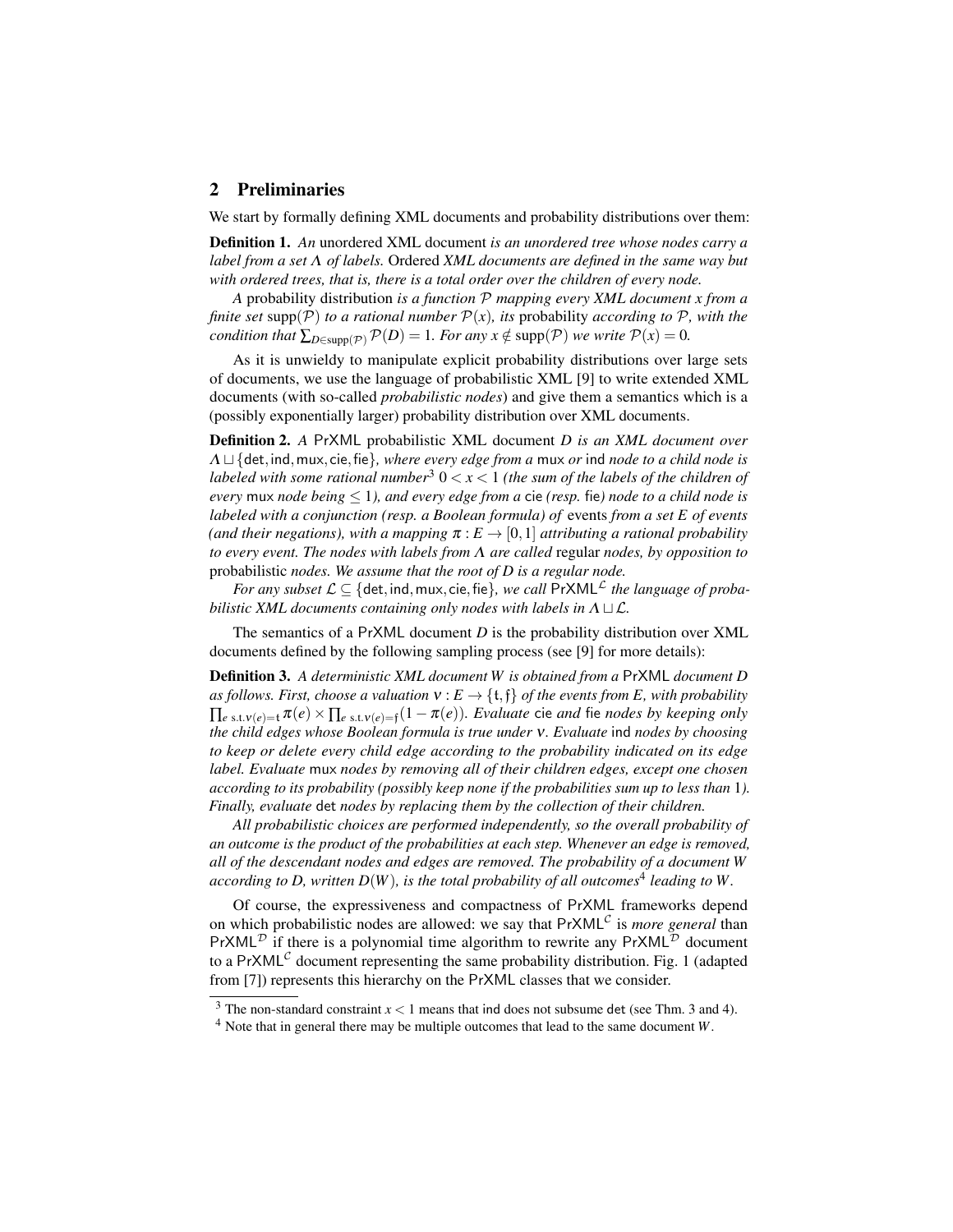<span id="page-3-2"></span>

| Problem                                              | Complexity         |                                 |              | fie                        |
|------------------------------------------------------|--------------------|---------------------------------|--------------|----------------------------|
| Poss $\top$ fie                                      | NP                 | (Prop. 1)                       |              | cie                        |
| #Poss $\top$ fie                                     | $FP$ <sup>#P</sup> | (Prop. 1)                       |              |                            |
| $#Poss <$ mux, ind, det<br>#Poss $\angle$ ind or mux | <b>PTIME</b>       | (Thm. 1)<br>$#P$ -hard (Thm. 2) |              | mie<br>mux, ind, det       |
| POSS $\top$ ind or mux                               |                    | PTIME (Thm. 3)                  | #Poss        |                            |
| Poss $\angle$ 2 of mux, ind, det NP-hard (Thm. 4)    |                    |                                 |              | ind, det mux, ind mux, det |
| #EPOSS $\top$ mux, ind, det                          |                    | PTIME $(Thm. 5)$                | Poss #EPoss  | ind<br>mux                 |
| $EPoss \perp cie$                                    |                    | $NP$ -hard (Thm. 6)             |              |                            |
| Poss $\perp$ mie                                     |                    | NP-hard (Thm. 7)                | <b>EPOSS</b> | Ø                          |
| #EPoss $\top$ mie                                    | <b>PTIME</b>       | (Thm. 8)                        |              |                            |

Table 1: Summary of results



#### <span id="page-3-0"></span>3 Problem and general bounds

We now define the POSS problem formally, in its decision and computation variants.

**Definition 4.** *Given a class* PrXML<sup>C</sup>, the possibility problem *for* unordered *documents*  $Poss^{\mathcal{C}}_{\nless}$  *is to determine, given as input an unordered*  $PrXML^{\mathcal{C}}$  *document D and an unordered XML document W, whether W is a possible world of D, namely,*  $D(W) > 0$ *.* 

*The* possibility problem *for* ordered *documents*  $Poss^{\mathcal{C}}_{\leq}$  *is the same problem except that both D* and *W* are ordered. For  $o \in \{ \measuredangle, < \}$ , the #POSS<sub>o</sub> problem is the counting *variant of*  $\text{Poiss}_{o}^{\mathcal{C}}$ *, whose output is*  $D(W)$ *.* 

For brevity, we write  $Poss_{\perp}^{\mathcal{C}}$  and  $Poss_{\top}^{\mathcal{C}}$  when describing lower or upper complexity bounds that apply to both  $\text{Poss}^{\mathcal{C}}_{\leq}$  and  $\text{Poss}^{\mathcal{C}}_{\leq}$ .

We start by giving straightforward bounds on the most general problem variants:

<span id="page-3-5"></span>**Prop. 1.**  $Poss_{\top}^{\text{fie}}$  is in NP and  $\text{#Poss}_{\top}^{\text{fie}}$  is in  $FP^{\text{#P}}$ .

**Prop. 2.** POSS∟<sup>cie</sup> is NP-complete, even when D has height 3.

<span id="page-3-6"></span>Local models on ordered documents are known to be tractable using tree automata: **Theorem 1** ([\[6\]](#page-5-7)).  $#Poss<sub>0</sub><sup>mutx,ind,det</sup> can be solved in polynomial time.$ 

#### <span id="page-3-1"></span>4 Local models

We now complete the picture for the local model PrXML<sup>mux,ind,det</sup> on unordered documents. The results of [\[6\]](#page-5-7) cannot be applied to this setting, as the ambiguity of node labels imply that we cannot impose an arbitrary order on document nodes; indeed, a reduction from perfect matching counting on bipartite graphs shows that the computation variant is hard even on the most inexpressive classes:

<span id="page-3-7"></span>**Theorem 2.** #POSS ${}_{\nless}^{\text{ind}}$  and #POSS ${}_{\nless}^{\text{mix}}$  are #P-hard, even when D has height 4.

By contrast, the decision variant is tractable for  $PrXML<sup>ind</sup>$  and  $PrXML<sup>mut</sup>$ , using a dynamic algorithm. However, allowing both ind and mux, or allowing det nodes, leads to intractability (by reductions from set cover and Boolean satisfiability).

<span id="page-3-3"></span>**Theorem 3.**  $Poss_{\top}^{\text{ind}}$  and  $Poss_{\top}^{\text{mix}}$  can be decided in PTIME.

<span id="page-3-4"></span>**Theorem 4.** POSS<sup>ind,det</sup>, POSS<sup>mux,det</sup> and POSS<sup>mux,ind</sup> are NP-complete, even when *D has height* 4*.*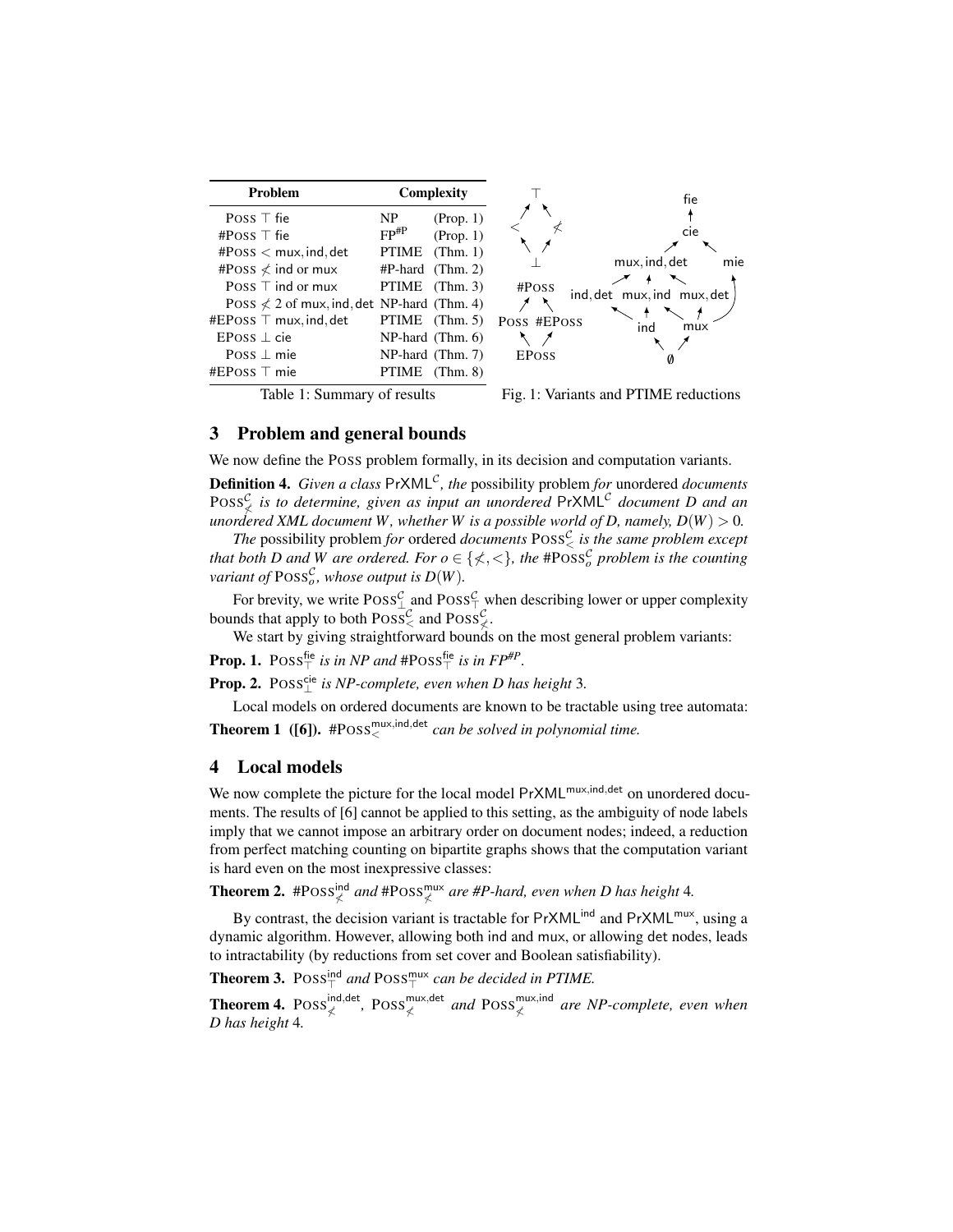### <span id="page-4-0"></span>5 Explicit matches

We now attempt to understand how the overall hardness of POSS is caused by the difficulty of finding how the possible world *W* can be *matched* to *D*.

Definition 5. *A* candidate match *of W in D is an injective mapping f from the nodes of W to the regular nodes of D such that, if r is the root of W then f*(*r*) *is the root of D, and if n is a child of n' in W then there is a descending path from*  $f(n)$  *to*  $f(n')$  going *only through probabilistic nodes.*

Intuitively, candidate matches are possible ways to generate *W* from *D*, ignoring probabilistic annotations, assuming we can keep exactly the regular nodes of *D* that are in the image of *f*. There are exponentially many candidate matches in general, so it is natural to ask whether POSS is tractable if all matches are explicitly provided as input: **Definition 6.** *Given a class*  $PrXML^{\mathcal{C}}$  *and*  $o \in \{\perp, \neq, \leq, \top\}$ *, the* POSS *problem with* explicit matches  $EPoss^{\mathcal{C}}_{o}$  *is the same as the*  $Poss^{\mathcal{C}}_{o}$  *problem except that the set of the candidate matches of W in D is provided as input (in addition to D and W ).*

The explicit matches variant generalizes many practical cases where all possible matches can be computed in polynomial time; for instance, when node labels are assumed to be unique, or *unambiguous* in the sense that no two sibling nodes carry the same label.

We first note that explicit matches ensure tractability of all local dependency models, by reduction to deterministic tree automata [\[6\]](#page-5-7), this time also for unordered documents. Intuitively, we can consider all candidate matches separately and compute the probability of each one, in which case no label ambiguity remains so any order can be imposed: **Theorem 5.**  $#EPoss_{\top}^{mix,ind,det}$  *can be solved in polynomial time.* 

<span id="page-4-1"></span>For long-distance dependencies, however, it is easily seen that POSS is still hard with conjunction of events, even if explicit matches are provided:

<span id="page-4-2"></span>**Theorem 6.**  $EPoss_{\perp}^{cie}$  is NP-complete, even when D has height 3.

This being said, it turns out that the hardness is really caused by event *conjunctions*. To see this, we introduce the PrXML<sup>mie</sup> class, which allows only *individual* events:

**Definition 7.** *The* PrXML<sup>mie</sup> *class features* multivalued independent events *taking their values from a finite set V (beyond* t *and* f*, with probabilities summing to* 1*), and probabilistic* mie *nodes whose child edges are annotated by a single <i>event e and a value*  $x \in V$ . *A* mie *node cannot be the child of a* mie *node. When evaluating D under a valuation* ν*, child edges of* mie *nodes labeled*  $(e, x)$  *should be kept if and only if*  $v(e) = x$ .

Note that mie hierarchies are forbidden (because they can straightforwardly encode conjunctions), so that PrXML<sup>mie</sup> does not capture ind hierarchies. However, as we introduced it with multivalued (not just Boolean) events, it captures PrXML<sup>mux</sup>:

Prop. 3. *We can rewrite* PrXML<sup>mux</sup> to PrXML<sup>mie</sup> and PrXML<sup>mie</sup> to PrXML<sup>cie</sup> in PTIME.

In the PrXML<sup>mie</sup> class, the POSS problem is still NP-hard, by reduction to exact cover; however, with explicit matches, the #POSS problem is tractable, both in the ordered and unordered setting, despite the long-distance dependencies. Intuitively, the candidate matches are mutually exclusive, and each match's probability can be computed as that of a conjunction of equalities and inequalities on the events at the frontier.

<span id="page-4-4"></span><span id="page-4-3"></span>**Theorem 7.**  $\text{Poss}_{\perp}^{\text{mie}}$  is NP-complete, even when D has height 3 and events are Boolean. **Theorem 8.**  $#EPoss_{\top}^{mie}$  *can be solved in polynomial time.*